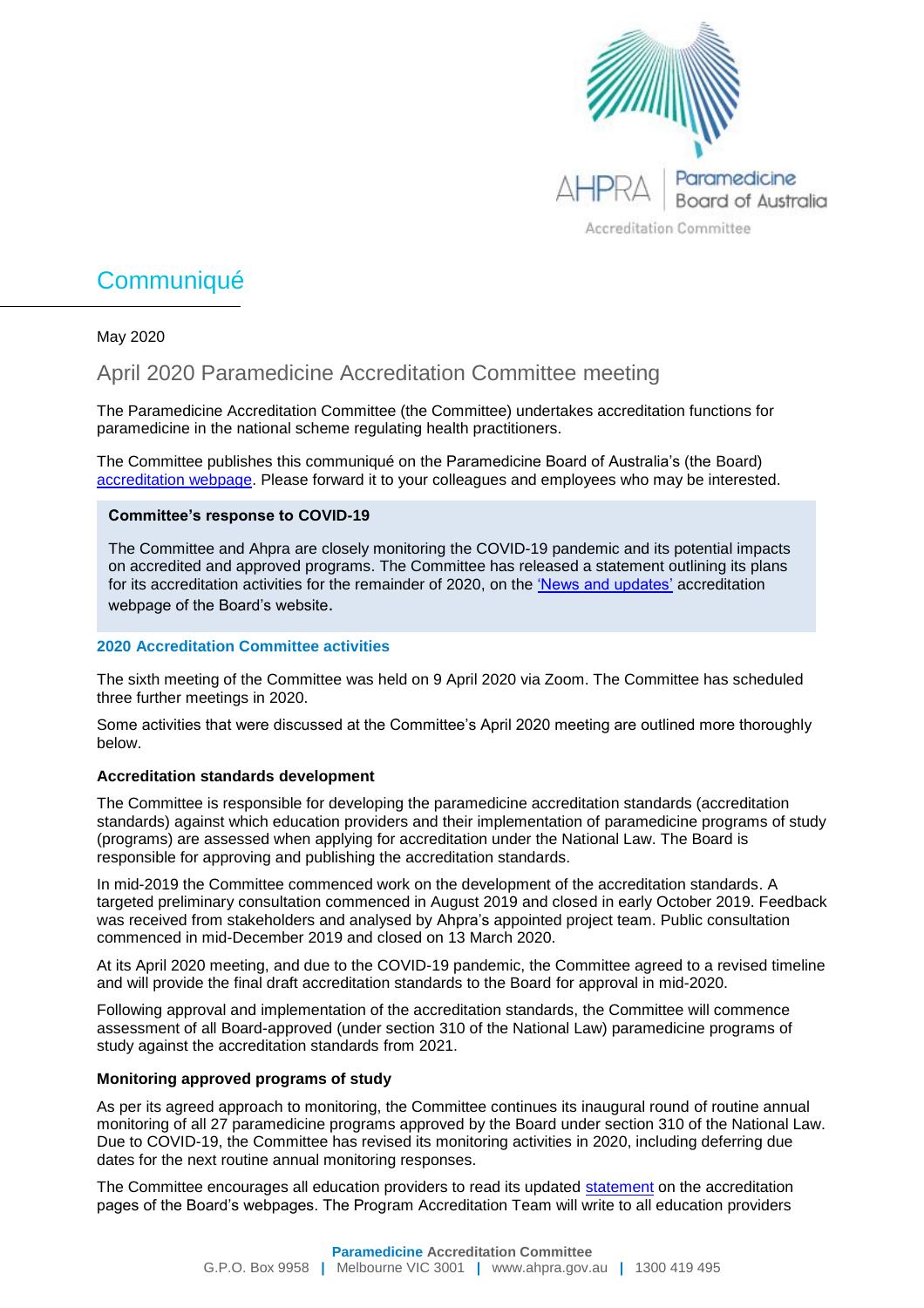advising them of the monitoring requirement to submit information about any changes to their programs in response to COVID-19.

# **Accreditation fees for Paramedicine**

The Committee is responsible for setting accreditation assessment and annual fees for education providers delivering Paramedicine programs of study that leads to a qualification suitable for registration. The Committee must submit its schedule of fees to the Board for approval. The fees are reviewed on a regular basis and may change from time to time.

The accreditation authorities (Councils and Committees) for all professions in the National Registration and Accreditation Scheme, except occupational therapy, cover the costs of performing accreditation functions under the National Law through two revenue streams – registrant fees contributed by the relevant National Board and education providers fees.

All accreditation authorities, National Boards and Ahpra have agreed to apply the funding and fee principles that are set out in Attachments D and E of the Committee's [Terms of Reference \(ToR\).](https://www.paramedicineboard.gov.au/Accreditation/Accreditation-Committee.aspx)

The Committee has set its 2020 annual accreditation fees, and the Program Accreditation Team, on behalf of the Committee, will provide further details to education providers in May 2020 about the 2020 annual accreditation fees.

#### **Stakeholder engagement**

# Meeting with the Australasian Council of Paramedicine Deans

At its April 2020 meeting, the Committee met, via Zoom, with the President and two other members of the Australasian Council of Paramedicine Deans regarding the implications of the COVID-19 pandemic on the paramedicine workforce and education. The meeting was a valuable opportunity to meet and discuss important issues relevant to the profession, and the Committee looks forward to continuing to build and foster strong collaborative relationships with its key stakeholders.

#### Paramedicine information sessions – February 2020

At its April 2020 meeting the Committee discussed the overwhelming success of the paramedicine information sessions, held in Melbourne, Brisbane, Sydney, Adelaide and Perth in February 2020.

The information sessions provided an opportunity for Committee members to meet with stakeholders; present information on the Committee's role to undertake paramedicine accreditation functions under the National Law; and introduce the draft accreditation standards. There were plenty of opportunities for stakeholders to ask questions in relation to the Committee's role in the National Scheme, and the draft accreditation standards.

#### **New arrangements for reporting to the Board and Ahpra**

In November 2019, Ahpra's Agency Management Committee finalised the initial reporting model for the current accreditation agreements and terms of reference, due dates for reports during the period of the current agreements and terms of reference, and initial report templates. The Committee has submitted its first report against the new requirements in early 2020. The reporting obligations are outlined in Attachment F and Attachment G of the Accreditation Committee's [Terms of Reference.](https://www.paramedicineboard.gov.au/Accreditation/Accreditation-Committee.aspx)

#### **Call for accreditation assessor applications**

The Committee commenced a campaign to recruit accreditation assessors in March 2020. The campaign has now closed. Due to COVID-19, the timeframe for selection and appointment of accreditation assessors has been extended. The Selection Advisory Panel appointed by the Committee will consider accreditation assessor applications, and interviews will commence in mid-2020. All successfully appointed accreditation assessors will be required to undergo assessor training in late 2020/early 2021.